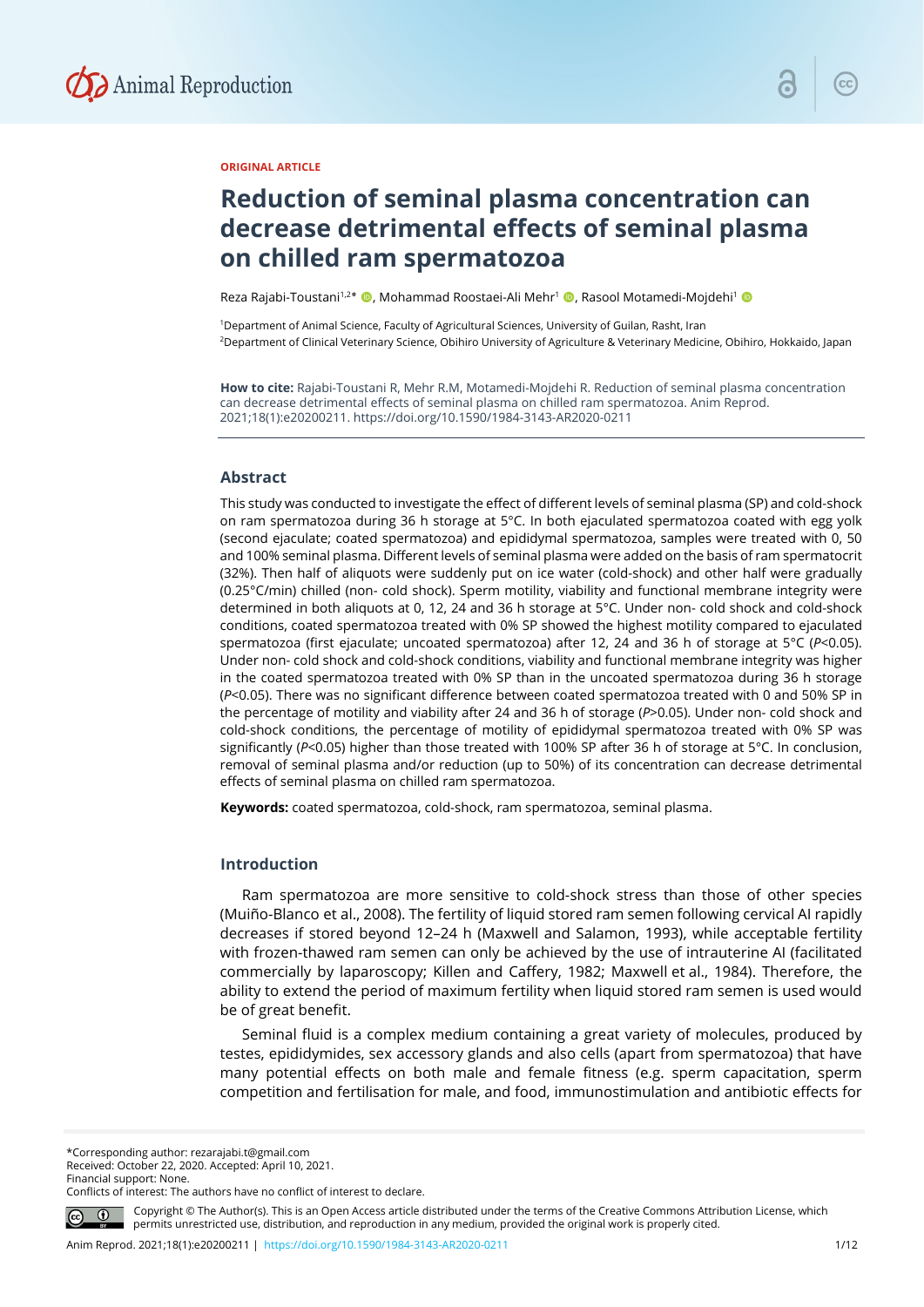female) (Poiani, 2006). Seminal plasma (SP) can be detrimental to bull and stallion liquid sperm storage (Bergeron et al., 2004; Way and Killian, 2002) or cryopreservation (Martinus et al., 1991; Moore et al., 2005).

Bovine seminal plasma (BSP) protein family binds to sperm membrane choline phospholipids upon ejaculation and stimulates cholesterol and phospholipid efflux from the sperm membrane. In the female reproductive tract, sperm-bound BSP proteins interact with oviductal/follicular fluid components (such as high-density lipoproteins; HDL) and stimulate a second cholesterol efflux, resulting in capacitation (Manjunath and Thérien, 2002). Long exposure of sperm to these proteins or exposure to high concentrations of them could be deleterious to the sperm membrane.

In domestic species, fast cooling from 30 to 0°C causes cell injury in some sperm cells called "cold-shock" that is dependent on the cooling rate and temperature interval (Gilmore et al., 1998; Watson, 2000) and produces an irreversible loss of motility and a disruption of acrosomes and membranes (Kawano et al., 2004).

On the other hand, the discovery that egg yolk has a beneficial effect on fertility of semen (Phillips and Lardy, 1940) led to its widespread use in bull semen extenders. Early researchers reported that egg yolk aids the bull (Lasley and Mayer, 1944) and stallion (Bogart and Mayer, 1950) sperm cell in resisting cold-shock. Also low-density lipoprotein (LDL) would promote the entry of phospholipids and cholesterol into the cell membrane (Bergeron et al., 2004) and build a complex with seminal plasma proteins, making them unavailable to function in the membrane (Bergeron et al., 2004; Manjunath et al., 2002).

A novel method to minimize the damage to bull ejaculated spermatozoa was obtained by coating spermatozoa with the commercial diluents supplemented with egg yolk within 5 min of sperm collection (De Pauw et al., 2003). With this method, the contact between spermatozoa and seminal plasma was limited by collecting bull spermatozoa in a tube that contained diluents supplemented with egg yolk (De Pauw et al., 2003) and the scavenging of BSP proteins by low-density lipoprotein fraction (LDF) contents of egg yolk protects sperm by preventing lipid loss (cholesterol and choline phospholipid) from the sperm membrane (Bergeron et al., 2004).

There is a contradiction in this method that seminal plasma can help sperm cryopreservation and storage or not. Some researchers believe the beneficial effects of seminal plasma (Graham, 1994; Maxwell and Watson, 1996) and others the harmful effects (De Pauw et al., 2003; Roostaei-Ali Mehr et al., 2015; García et al. 2017). This contradictory in regards to removal of the seminal plasma perior to sperm preservation which could improve the motility, viability and plasma membrane integrity of liquid stored ram spermatozoa or not, cause the need of more investigation on it. Therefore, the objective of the present study was to investigate the effect of different levels of seminal plasma and cold-shock on ram spermatozoa during 36 h of storage at 5°C.

## **Materials and Methods**

#### **Chemical reagents**

The following chemicals were used: tris[hydroxymethyl]aminomethane, citric acid monohydrate, glucose, fructose and sodium citrate dihydrate (AppliChem GmbH, Darmstadt, Germany), nigrosin (Merck, Darmstadt, Germany) and eosin (Panreac, EU, Spain).

## **Animals**

The study was performed on four Taleshi rams aged between 3 to 5 years. The animals were kept at the University of Guilan, Faculty of Agricultural Sciences, Education Research and Practice Farm, South of Rasht (it is located at 37° 12′ North latitude and 49° 39′ longitude) under uniform housing and lighting conditions. The rams were fed daily with a diet providing 100%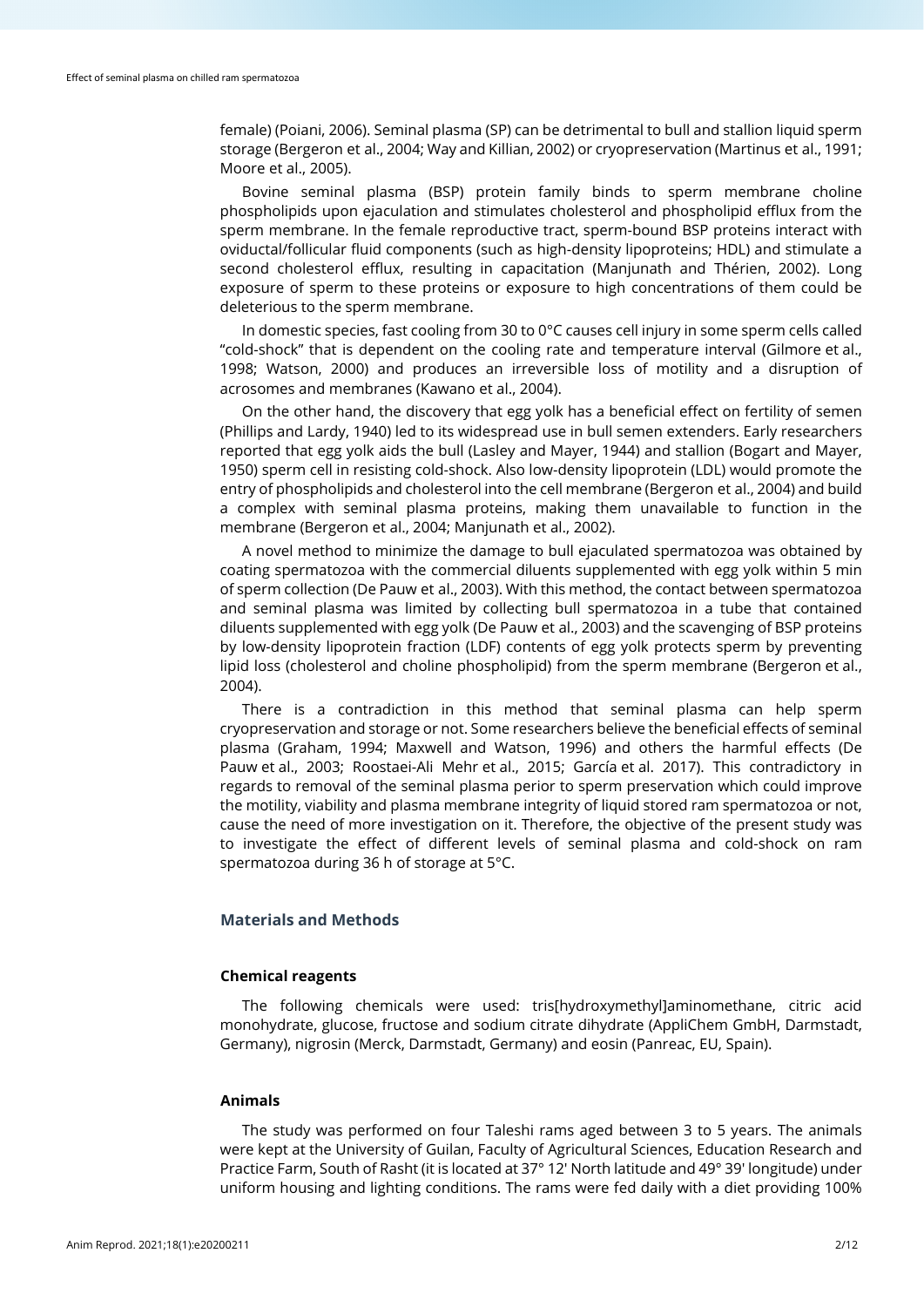of their nutritional needs (NRC, 1985). Animals had free access to salt lick and fresh water. All experimental procedures were performed under the supervision of the Ethics Committee of the University of Guilan.

### **Semen collection, dilution and storing**

## **Experiment 1**

Semen was collected by an artificial vagina from four rams four times at two-day intervals (De Pauw et al., 2003), during the breeding season from autumn to early winter. Within 5 min, the second ejaculates as coated spermatozoa (CS) were collected following the uncoated spermatozoa, using the same method but in a tube containing 1 mL Tris-glucose diluent containing 15% egg yolk. After collection, both samples were transported to the laboratory in an insulated Styrofoam box (33°C) within 45 min after collection.

First and second ejaculates were within the criteria of >0.5 mL in volume, sperm with >70% motility and a concentration higher than 2.5×10<sup>9</sup> sperm/mL were pooled seperately. Uncoated spermatozoa were split into four aliquots and diluted with Tris-glucose diluent containing egg yolk (resulting in final concentrations of egg yolk = 15% and sperm =  $600 \times 10^6$  cells/mL). Then, half of aliquots (cold-shock) were suddenly put on ice water for 15 min and other (non- cold shock) was gradually (0.25°C/min) chilled by Test Chamber (EG53AH, KATO, Japan) to 5°C (Rajabi-Toustani et al., 2014). The procedure explained was repeated four times (Figure 1a).

Immediately after primary assessment, CS were pooled and centrifuged for 10 min at 720 ×g at room temperature (RT) to remove the supernatant. CS were split in four fractions and each fraction divided in three aliquots (1200×106 sperm/mL) and 0% SP (seminal plasma) + 100% Tris-glucose diluent (CS<sub>0%SP</sub>), 50% SP + 50% Tris-glucose diluent (CS<sub>50%SP</sub>) and 100% SP + 0% Trisglucose diluent (CS<sub>100%SP</sub>), added respectively, based on ram spermatocrit (32%) as previously reported (Roostaei-Ali Mehr and Sharafi, 2013) and incubated for 15 min at RT. At last each aliquot was diluted 1:1 (v:v) with Tris-glucose diluent containing 30% egg yolk (resulting in final concentrations of egg yolk = 15% and sperm =  $600 \times 10^6$  cells/mL). Then half of aliquots (coldshock) were suddenly put on ice water for 15 min and another (non- cold shock) was gradually (0.25°C/min) chilled by Test Chamber (EG53AH, KATO, Japan) to 5°C (Rajabi-Toustani et al., 2014). This procedure was repeated four times (r=4; Figure 1b).



**Figure 1.** Schematic diagram of the sample preparation procedure in Experiment 1 .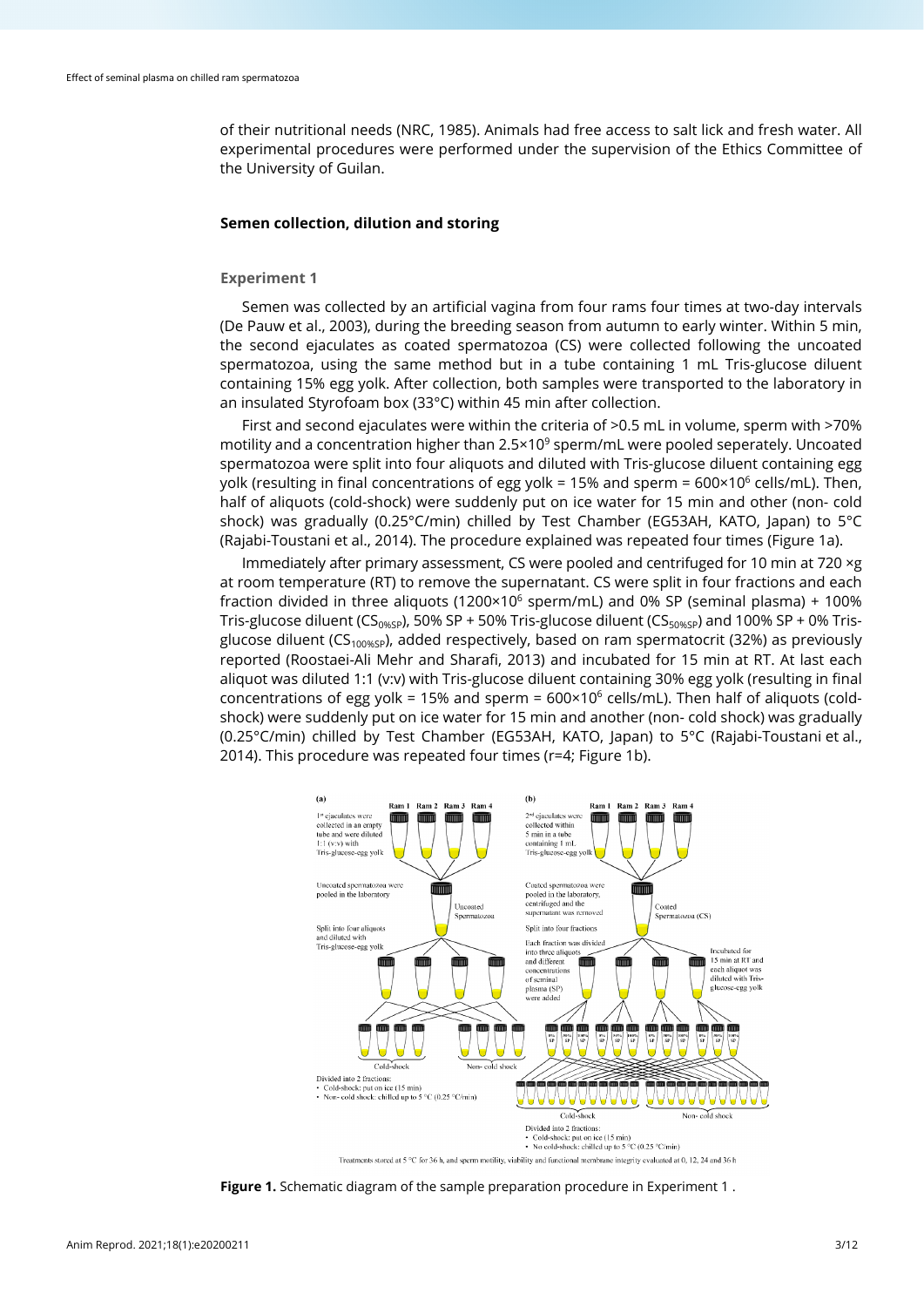## **Experiment 2**

The testes were surgically isolated by open castration under local anesthesia from three rams by a veterinarian. After isolation, the testes were placed in sterile plastic containers, including sterile isotonic normal saline at 35°C, and transported to the laboratory, and mature ram epididymal spermatozoa (EpS) were extracted from the cauda segment of the epididymis within 2 h after surgery. Cauda epididymides were cut with a scalpel into small pieces and were suspended in a Petri dish containing 5 ml Tris-glucose diluent for 15 min. To limit contamination, epididymis samples were carefully dissected free of blood clots and extraneous tissues. Care was taken not to cut blood vessels (Kaabi et al., 2003; Roostaei Ali-Mehr et al., 2012). After that, the sperm suspension was pooled and sedimented by centrifugation at 700 ×g for 10 min at room temperature (RT). This spermatozoa preparation was used for the experiment (Figure 2).



• Non- cold shock: chilled up to 5 °C (0.25 °C/min)

Treatments stored at  $5^{\circ}$ C for 36 h, and sperm motility, viability and functional membrane integrity evaluated at 0, 12, 24 and 36 h

**Figure 2.** Schematic diagram of the sample preparation procedure in Experiment 2 .

Epididymal spermatozoa were split in three fractions and each fraction divided in three aliquots (1200×10<sup>6</sup> sperm/mL) and 0% SP + 100% Tris-glucose diluent (EpS<sub>0%SP</sub>), 50% SP + 50% Tris-glucose diluent (EpS<sub>50%SP</sub>) and 100% SP + 0% Tris-glucose diluent (EpS<sub>100%SP</sub>), added respectively, and incubated for 15 min at RT. At last, each aliquot was diluted 1:1 (v:v) with Trisglucose diluent containing 30% egg yolk (resulting in final concentrations of egg yolk = 15% and sperm =  $600 \times 10^6$  cells/ml). Then aliquots were placed under cold-shock and non- cold shock conditions as described in Experiment 1 (Figure 2).

Aliquots of experiments 1 and 2 were kept at 5°C up to 36 h and sperm motility, viability and functional membrane integrity were determined at 0, 12, 24 and 36 h within storage (Figure 2).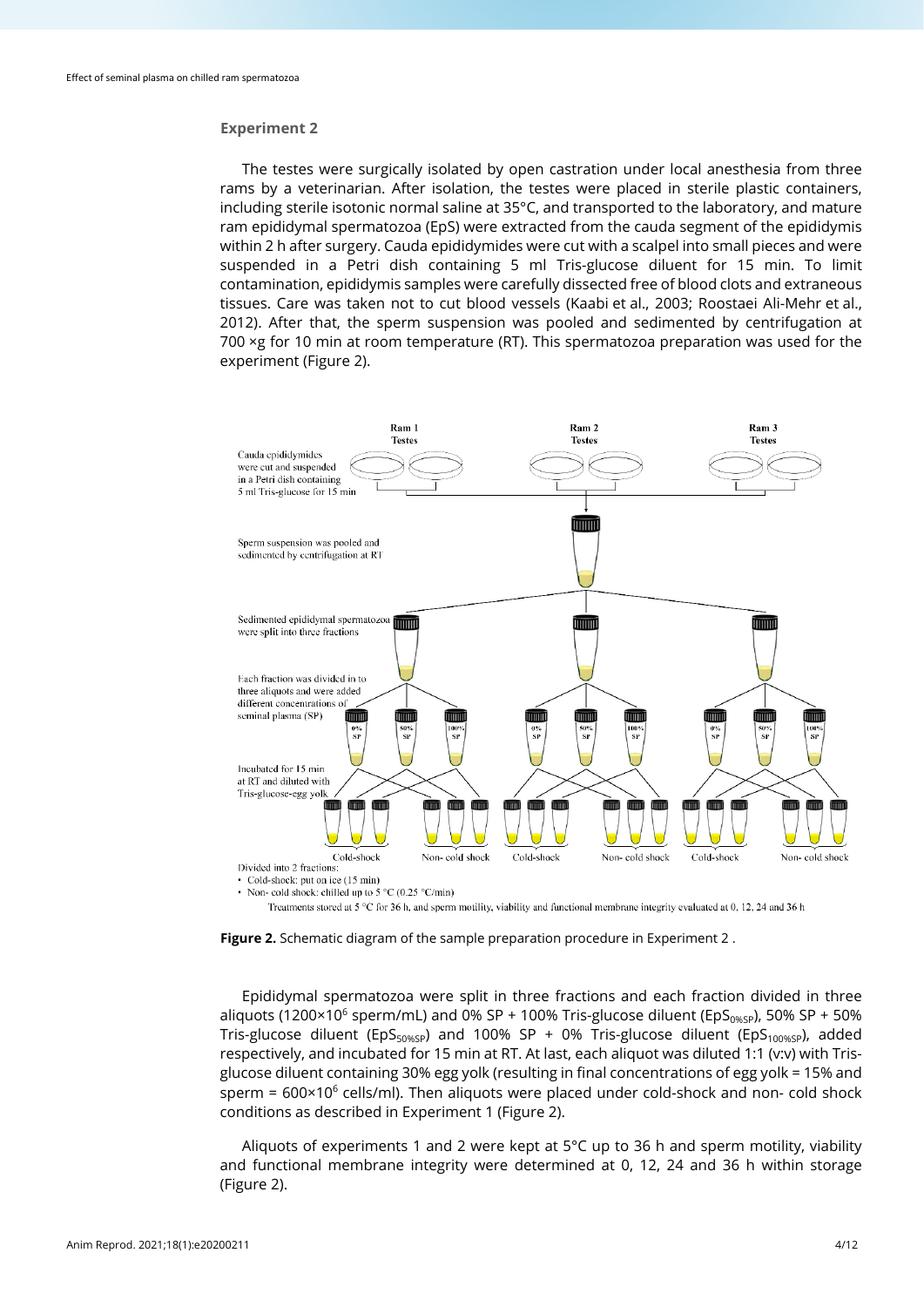## **Seminal plasma preparation**

For both experiments, ejaculates from four rams were collected, centrifuged (6500 ×g for 15 min at 4°C) and the clear supernatant was recovered. Seminal plasma were pooled, filtered (0.22 µm filter) and stored in 1 mL aliquots at -20°C. Samples were thawed at RT prior to use.

#### **Sperm assessment**

The concentration of spermatozoa was determined by means of a Neubauer haemocytometer.

The percentage of sperm motility was assessed subjectively by phase-contrast microscopy (400×) on a warm stage at 37°C (Evans et al., 1987).

The viability was assessed by means of a one-step eosin-nigrosin staining (Björndahl et al., 2003). Briefly, equal volumes of semen and stain solution (0.67 g eosin Y, 0.9 g sodium chloride and 10 g nigrosin in 100 mL distilled water) were incubated for 30 s at RT (22°C). One drop of mixture was put on a slide, instantly smeared and air dried. A total of 200 sperm were evaluated under light microscope (1000× magnification, oil immersion). Sperm showing partial or complete pink or red colour was considered dead, and sperm showing strict exclusion of the stain was considered to be alive.

The hypo-osmotic swelling test (HOST) was used to evaluate the functional integrity of the sperm membrane. The procedure was described by Jeyendran et al. (1992) and adapted for ram semen by García-Artiga (1994). HOST was performed by incubating 5 μl of semen with 500 μl of a 100 mOsm hypo-osmotic solution (7.35 g sodium citrate dihydrate and 13.51 g fructose in 1 L distilled water) at 37°C for 30 min. One drop of the mixture was placed on a prewarmed slide, covered with a cover slip and examined under a phase-contrast microscope (400× magnification). The sperm with swollen tails were considered intact. To assess the percentages of intact sperm, a total of 200 sperm were evaluated in at least five different microscopic fields.

#### **Statistical analysis**

All data on motility, viability and functional membrane integrity of sperm were recorded after 0, 12, 24 and 36 h storage at 5°C and analyzed as repeated measures data of GLM procedure of SAS (SAS Institute Inc., 2002) based on completely randomized design. There were four (Uncoated spermatozoa,  $CS<sub>0%SP</sub>$ ,  $CS<sub>50%SP</sub>$  and  $CS<sub>100%SP</sub>$ ) and three ( $EDS<sub>0%SP</sub>$ ,  $EDS<sub>50%SP</sub>$  and  $EDS<sub>100%SP</sub>$ ) treatments in experiment 1 and 2, respectively. Four times of storage was used as repeated measure. Results are reported as means  $\pm$  SE. The significance of differences between means was tested at *P*<0.05 by Duncan's multiple range tests.

## **Results**

#### **Experiment 1**

Under the non- cold shock condition, coated spermatozoa treated with 0% SP showed the higher motility compared to uncoated spermatozoa after 12, 24 and 36 h of storage at 5°C (*P*<0.05; Figure 3). There was no difference between the coated spermatozoa treated with 0 and 50% SP in the percentage of sperm motility (*P*>0.05) at 0, 24 and 36 h of storage (*P*<0.05) respectively. No difference in motility was observed between the coated spermatozoa treated with 50 and 100% SP and the uncoated spermatozoa during 36 h of storage (*P*>0.05). The coated spermatozoa treated with 0 and 50% SP showed the highest viability compared to uncoated spermatozoa after 12, 24 and 36 h of storage (*P*<0.05; Figure 3). There was difference between coated spermatozoa treated with 0 and 50% SP in the percentage of sperm viability at 0 h of storage (*P*<0.05). Uncoated spermatozoa showed the lowest viability compared to other treatments at 36 h of storage (*P*<0.05).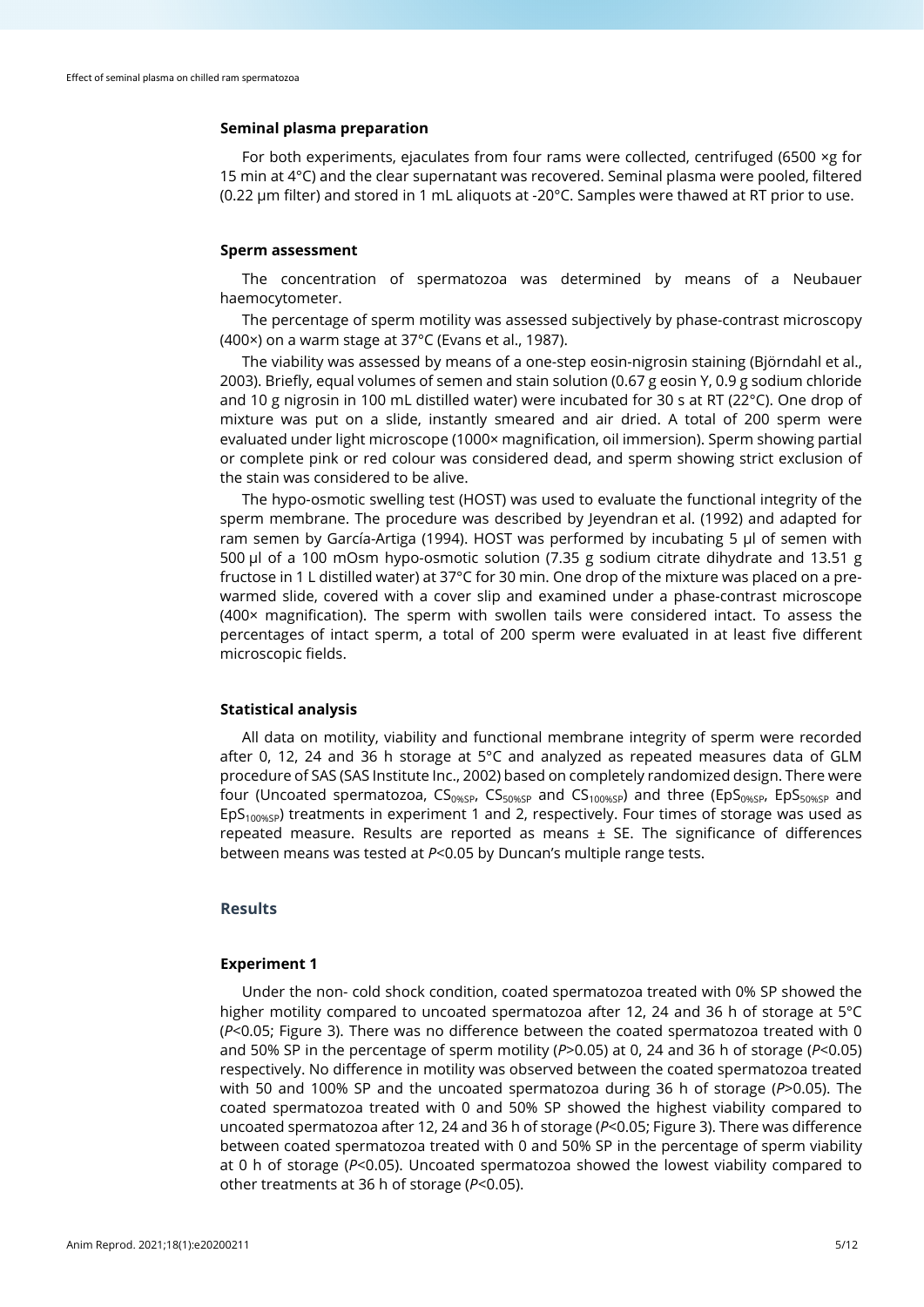

**Figure 3.** Percentage of motility, viability and functional membrane integrity of ram uncoated (◇) and coated spermatozoa treated with 0 ( $\bullet$ ), 50 (- $\Box$ -) or 100% ( $\blacktriangle$ ) seminal plasma under non- cold shock conditions during incubation at 5 °C for 36 h.  $a-c$  Different superscripts indicate significant differences among treatments at each time of storage (*P*<0.05).

Functional membrane integrity of non- cold shock samples was higher in the coated spermatozoa treated with 0% SP compared to uncoated spermatozoa during 36 h of storage (*P*<0.05; Figure 3).

Under cold-shock conditions, coated spermatozoa treated with 0% SP showed the highest motility compared to uncoated spermatozoa during 36 h of storage (*P*<0.05); however, no difference was observed between the coated spermatozoa treated with 0 and 50% SP (*P*>0.05) at 12, 24 and 36 h of storage, respectively (*P*<0.05; Figure 4). There were no differences among the uncoated and the coated spermatozoa treated with 50 and 100% SP in regards to the percentage of sperm motility at 0, 24 and 36 h of storage (*P*>0.05).



**Figure 4.** Percentage of motility, viability and functional membrane integrity of ram uncoated (◇) and coated spermatozoa treated with 0 ( $\bullet$ ), 50 (- $\Box$ -) or 100% ( $\blacktriangle$ ) seminal plasma under cold-shock conditions during incubation at 5 °C for 36 h. a-c Different superscripts indicate significant differences among treatments at each time of storage (*P*<0.05).

When spermatozoa were placed under cold-shock conditions, the percentage of viability of coated spermatozoa treated with 0% SP was higher than uncoated spermatozoa during 36 h of storage at 5°C (*P*<0.05; Figure 4). No difference was observed between coated spermatozoa treated with 100% SP and uncoated spermatozoa after 0, 24 and 36 h of storage (*P*>0.05).

Under cold-shock conditions, coated spermatozoa treated with 0% SP showed the highest functional membrane integrity during the whole period of storage (*P*<0.05; Figure 4). Uncoated spermatozoa showed the lowest functional membrane integrity compared to the other treatments after 36 h of storage (*P*<0.05).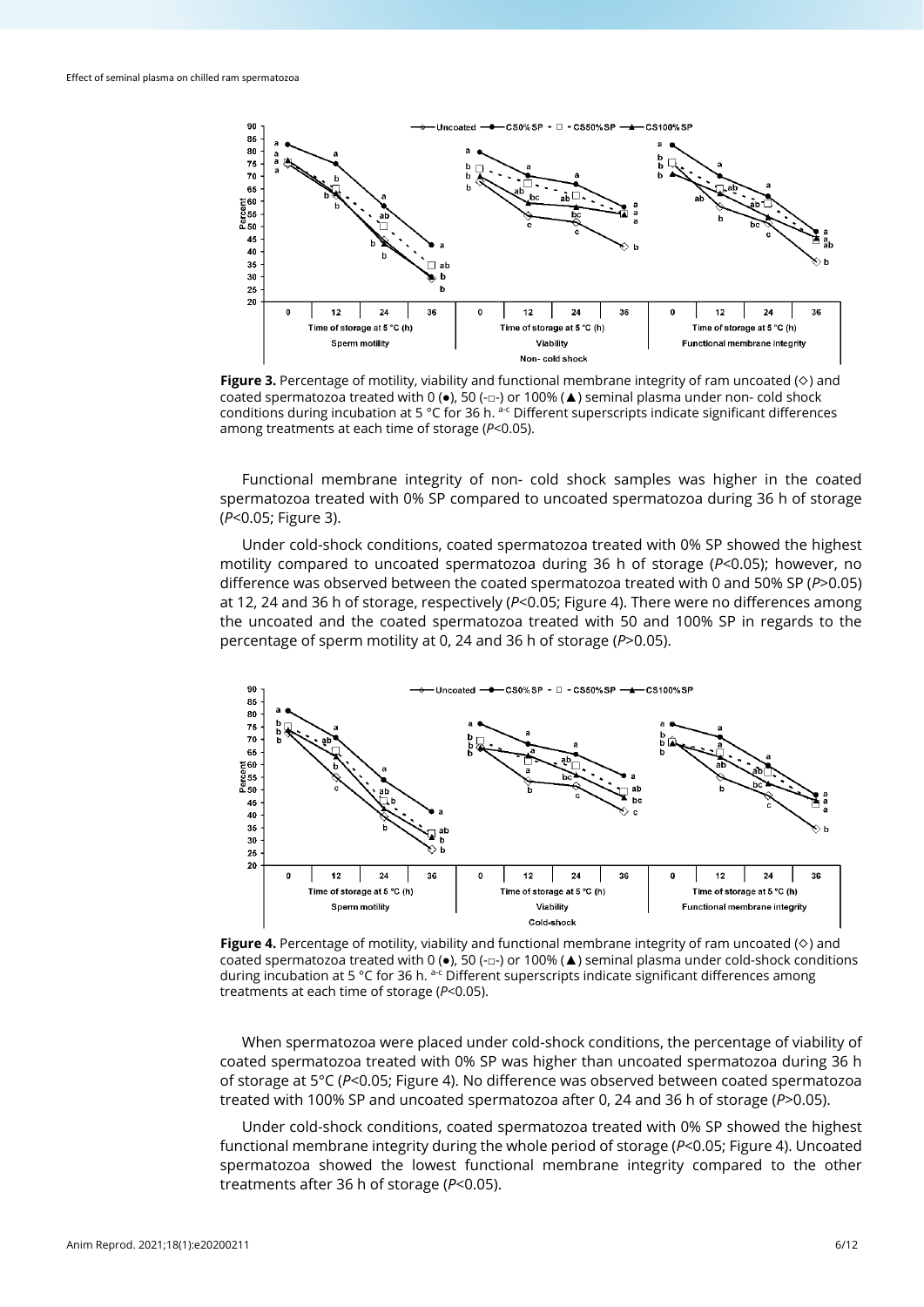## **Experiment 2**

Under the non- cold shock condition, the percentage of motility of epididymal spermatozoa stored with 0% SP was higher than those with 100% SP after 24 and 36 h of storage (*P*<0.05). However, no difference was observed between the epididymal spermatozoa treated with 0 and 50% SP (*P*>0.05; Figure 5).



**Figure 5.** Percentage of motility, viability and functional membrane integrity of ram epididymal spermatozoa treated with 0 (●), 50 (-□-) or 100% (▲) seminal plasma under non- cold shock conditions during incubation at 5 °C for 36 h. a-b Different superscripts indicate significant differences among treatments at each time of storage (*P*<0.05).

Under non- cold shock conditions, no difference was observed between the treatments in the percentage of viability and functional membrane integrity (*P*>0.05) except at 0 h of storage, when epididymal spermatozoa treated with 0% SP showed the highest viability and functional membrane integrity (*P*<0.05; Figure 5).

Under cold-shock conditions, epididymal spermatozoa treated with 0% SP showed the highest motility and viability at 0 h of storage (*P*<0.05; Figure 6). No difference was observed between the epididymal spermatozoa treated with 0 and 50% SP in the percentage of motility and viability after 36 and 24 h of storage, respectively (*P*>0.05).



Figure 6. Percentage of motility, viability and functional membrane integrity of ram epididymal spermatozoa treated with 0 (●), 50 (-□-) or 100% (▲) seminal plasma under cold-shock conditions during incubation at 5 °C for 36 h. a-b Different superscripts indicate significant differences among treatments at each time of storage (*P*<0.05).

When epididymal spermatozoa were placed under cold-shock conditions, the percentage of functional membrane integrity of spermatozoa treated with 0% SP was significantly (*P*<0.05) higher than that with 100% SP after 0 and 36 h of storage (*P*<0.05). No difference was observed between the epididymal spermatozoa treated with 0 and 50% SP (*P*>0.05; Figure 6).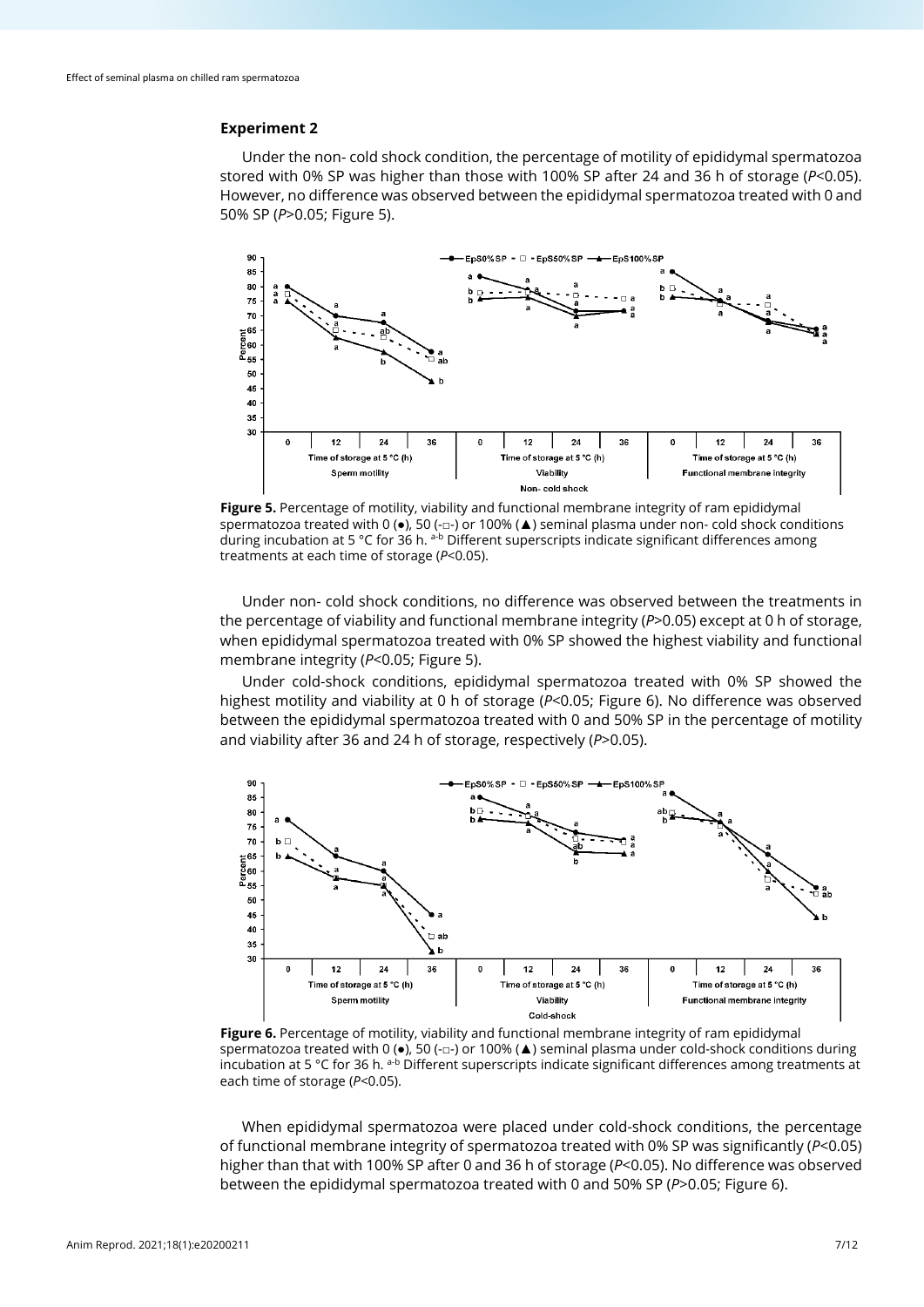## **Discussion**

The results of the present study suggested that removal of seminal plasma or reducing the time that the spermatozoa were exposed to seminal plasma increases survival of liquid stored ram semen at 5°C; however, seminal plasma serves as a vehicle for ejaculated sperm, and contains the various proteins and polypeptides that their functions are poorly understood (Manjunath and Thérien, 2002).

Regards of being in non- cold shock or cold-shock conditions, motility, viability and functional membrane integrity was higher in the coated spermatozoa treated with 0% SP than the uncoated spermatozoa during 36 h storage at 5°C. Coated spermatozoa treated with 0% SP had minimum proximity of the spermatozoa and seminal plasma compared to other treatments. Seminal plasma heparin-binding proteins are believed to attach themselves to the sperm surface, especially to the lipids containing a phosphorylcholine group (Calvete et al., 1997), thus allowing heparin-like glycosaminoglycans in the female to trigger sperm capacitation (Nass et al., 1990; Martins et al., 2013). On the other hand, bovine seminal fluid also contains a variety of BSP proteins that bind to phospholipids on the sperm cell membrane, thus modulating the changes that spermatozoa undergo during capacitation (Desnoyers and Manjunath, 1992; Thérien et al., 1995).

The results of the present study agree with findings by De Pauw et al. (2003) that showed that prolonged exposure of spermatozoa to seminal plasma reduces both liquid stored sperm motility and viability and permanently diminishes their fertilizing capacity. Therefore, it is essential that seminal plasma is removed quickly and efficiently. Washing spermatozoa by centrifugal sedimentation and resuspension in fresh medium is generally held as the quickest and most effective method of removing seminal plasma (De Pauw et al., 2003). Our results confirm that detrimental effects of seminal plasma can decrease by reduction of (up to 50%) its concentration.

García et al. (2017) recently shown, sperm washing by centrifugation provided a beneficial effect on ram sperm cryopreservation as seen in sperm viability, membrane integrity and most of the kinetic parameters after thawing. However, the cause for this higher survival could be due to various reasons. One reason may be that the removal of seminal plasma from cryopreservation extenders could improve the protective capacity of the egg yolk against the cold shock as described in different species like rabbit (Ritar and Salamon, 1991), buck (Aboagla and Terada, 2003; Bispo et al., 2011), boar (Bathgate et al., 2006) or horse (Martin et al., 1979), suggesting a negative interaction between seminal plasma and egg yolk, thus affecting motility. Another explanation could be that the technique used to separate seminal plasma through centrifugation may also have eliminated a high percentage of damaged and dead sperm cells (Cebrián et al., 2010).

Spermatozoa recovered from epididymides have suffered the lowest effects of seminal plasma components. As our results showed, the motility of epididymal spermatozoa treated with 0% SP and gradually chilled was higher than 100% SP after 24 and 36 h of storage at 5°C. Epididymal spermatozoa have minimum proximity to seminal plasma and there was no significant difference observed between the treatments in most parameters and different storage times. Other studies have shown that seminal plasma proteins induce the cholesterol efflux of epididymal sperm membrane in bulls (Thérien et al., 1998), boars (Lusignan et al., 2007) and rams (Roostaei-Ali Mehr et al., 2015). BSP protein alone was capable of stimulating cholesterol efflux from bull epididymal sperm in a dose- and time-dependent manner. During the initial 15–30 min of exposure, 7–15% cholesterol was removed, and further exposure of sperm for up to 4 h resulted in about 25% cholesterol removal (Manjunath and Thérien, 2002). Thus long exposure of sperm to these proteins or exposure to large concentrations of them could be deleterious to the sperm membrane and storage. In addition, sperm from species with a low level of cholesterol in their sperm membrane have a decreased tolerance to coldshock as compared to those with a high level of cholesterol (Darin-Bennett and White, 1977; Drobnis et al., 1993).

In this experiment, the contact time between seminal plasma and spermatozoa was limited by collecting and diluting ram semen directly in Tris-glucose diluent supplemented with egg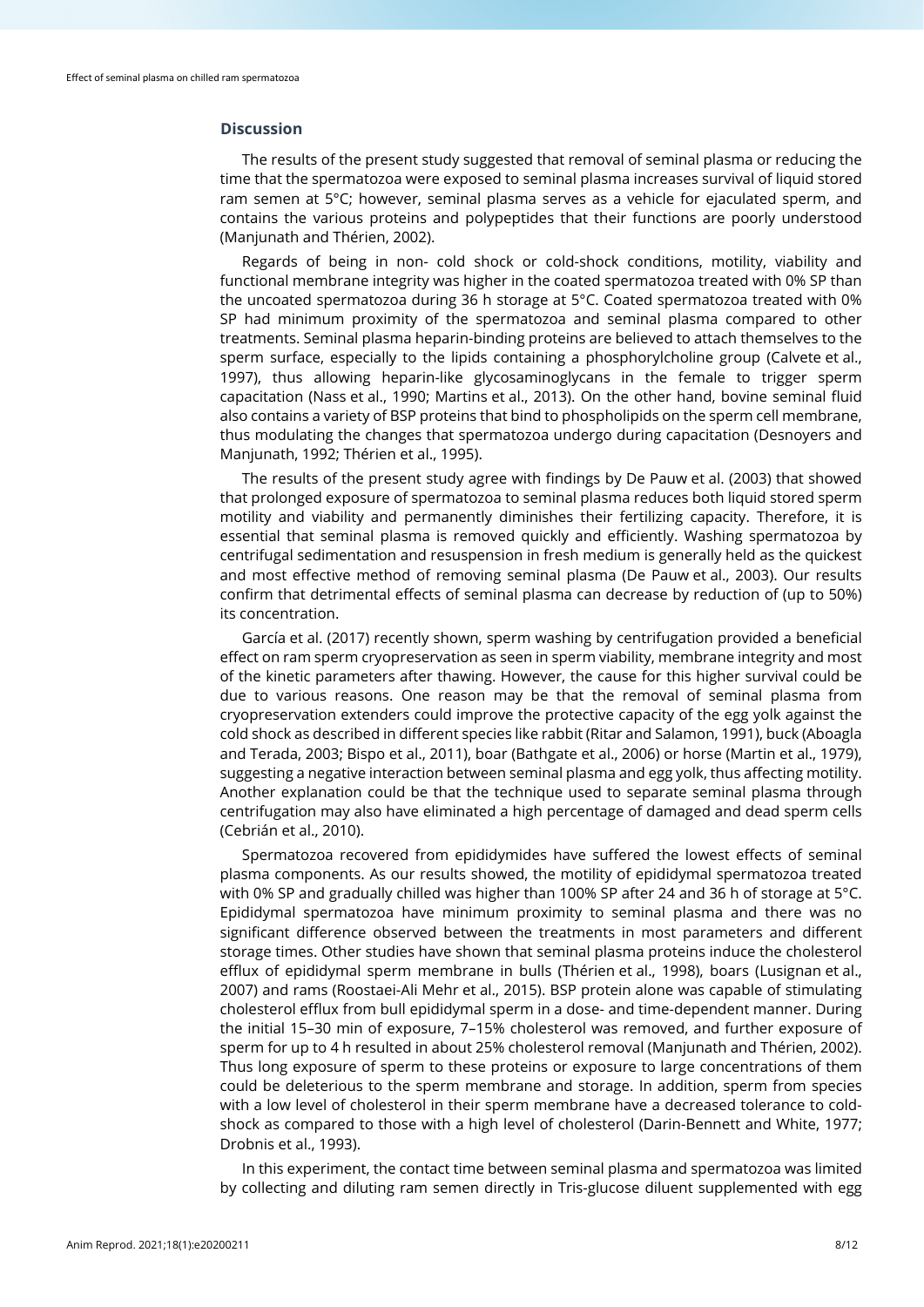yolk. Egg yolk is widely used in preservation media, employed for storage of semen from domestic, farm, and zoo animals including endangered species. Phospholipids present in LDL of egg yolk protect sperm by forming a protective film on the sperm surface (Quinn et al., 1980) or by replacing sperm membrane phospholipids that are lost or damaged during the cryopreservation process (Foulkes et al., 1980; Graham and Foote, 1987). Also LDL competes with detrimental seminal plasma cationic peptides (<5 kDa) in binding to the sperm membrane and thus protects the sperm (Vishwanath et al., 1992). On the other hand, milk reduces BSP binding to goat sperm, and such events may explain the protective effect of milk during goat sperm preservation (de Menezes et al., 2016).

While some authors remark the importance of the seminal plasma in the preservation of motility and viability in ram thawed sperm (Graham, 1994; Maxwell and Watson, 1996; van Tilburg et al., 2021) and the importance of seminal plasma heparin-affinity proteins for the success of fertilization (Martins et al., 2013), other researchers describe harmful effects (Schmehl et al., 1986). Detrimental effects of seminal plasma on motility of liquid stored (Lamirande et al., 1984; Dott et al., 1979; Iwamoto et al., 1993) and frozen-thawed (Roostaei-Ali Mehr and Sharafi, 2013) sperm and viability of liquid stored (Dott et al., 1979) and frozenthawed (Garcia and Graham, 1987; Roostaei-Ali Mehr and Sharafi, 2013) sperm have been reported. These results are similar to our findings that state that the removal of seminal plasma causes beneficial effects on spermatozoa, and results obtained from epididymal spermatozoa are an affirmation of these conclusions. Our results indicated that the coated spermatozoa are better than uncoated spermatozoa and the removal of seminal plasma had a good effect on motility, viability and plasma membrane integrity of ram spermatozoa.

#### **Conclusion**

Seminal plasma act like a double-edged sword being both beneficial and detrimental to sperm depending on different factors such as the concentration and duration of exposure and it requires further research. In conclusion, removal of seminal plasma and/or reduction of (up to 50%) its concentration can decrease the detrimental effects of seminal plasma on chilled ram spermatozoa.

### **Acknowledgements**

The authors wish to thank Prof. Dr. Tetsuma Murase (Laboratory of Theriogenology, Department of Veterinary Medicine, Faculty of Applied Biological Sciences, Gifu University, Japan) for his valuable help in revising the manuscript.

#### **References**

- Aboagla EME, Terada T. Trehalose-enhanced fluidity of the goat sperm membrane and its protection during freezing. Biol Reprod. 2003;69(4):1245-50. [http://dx.doi.org/10.1095/biolreprod.103.017889.](https://doi.org/10.1095/biolreprod.103.017889) [PMid:12801983.](https://www.ncbi.nlm.nih.gov/entrez/query.fcgi?cmd=Retrieve&db=PubMed&list_uids=12801983&dopt=Abstract)
- Bathgate R, Maxwell W, Evans G. Studies on the effect of supplementing boar semen cryopreservation media with different avian egg yolk types on in vitro post-thaw sperm quality. Reprod Domest Anim. 2006;41(1):68-73[. http://dx.doi.org/10.1111/j.1439-0531.2006.00623.x.](https://doi.org/10.1111/j.1439-0531.2006.00623.x) [PMid:16420332.](https://www.ncbi.nlm.nih.gov/entrez/query.fcgi?cmd=Retrieve&db=PubMed&list_uids=16420332&dopt=Abstract)
- Bergeron A, Crête MH, Brindle Y, Manjunath P. Low-density lipoprotein fraction from hen's egg yolk decreases the binding of the major proteins of bovine seminal plasma to sperm and prevents lipid efflux from the sperm membrane. Biol Reprod. 2004;70(3):708-17. [http://dx.doi.org/10.1095/biolreprod.103.022996.](https://doi.org/10.1095/biolreprod.103.022996) [PMid:14613896.](https://www.ncbi.nlm.nih.gov/entrez/query.fcgi?cmd=Retrieve&db=PubMed&list_uids=14613896&dopt=Abstract)
- Bispo CAS, Pugliesi G, Galvão P, Rodrigues MT, Ker PG, Filgueiras B, Carvalho GR. Effect of low and high egg yolk concentrations in the semen extender for goat semen cryopreservation. Small Rumin Res. 2011;100(1):54-8[. http://dx.doi.org/10.1016/j.smallrumres.2011.05.003.](https://doi.org/10.1016/j.smallrumres.2011.05.003)
- Björndahl L, Söderlund I, Kvist U. Evaluation of the one-step eosin-nigrosin staining technique for human sperm vitality assessment. Hum Reprod. 2003;18(4):813-6. [http://dx.doi.org/10.1093/humrep/deg199.](https://doi.org/10.1093/humrep/deg199) [PMid:12660276.](https://www.ncbi.nlm.nih.gov/entrez/query.fcgi?cmd=Retrieve&db=PubMed&list_uids=12660276&dopt=Abstract)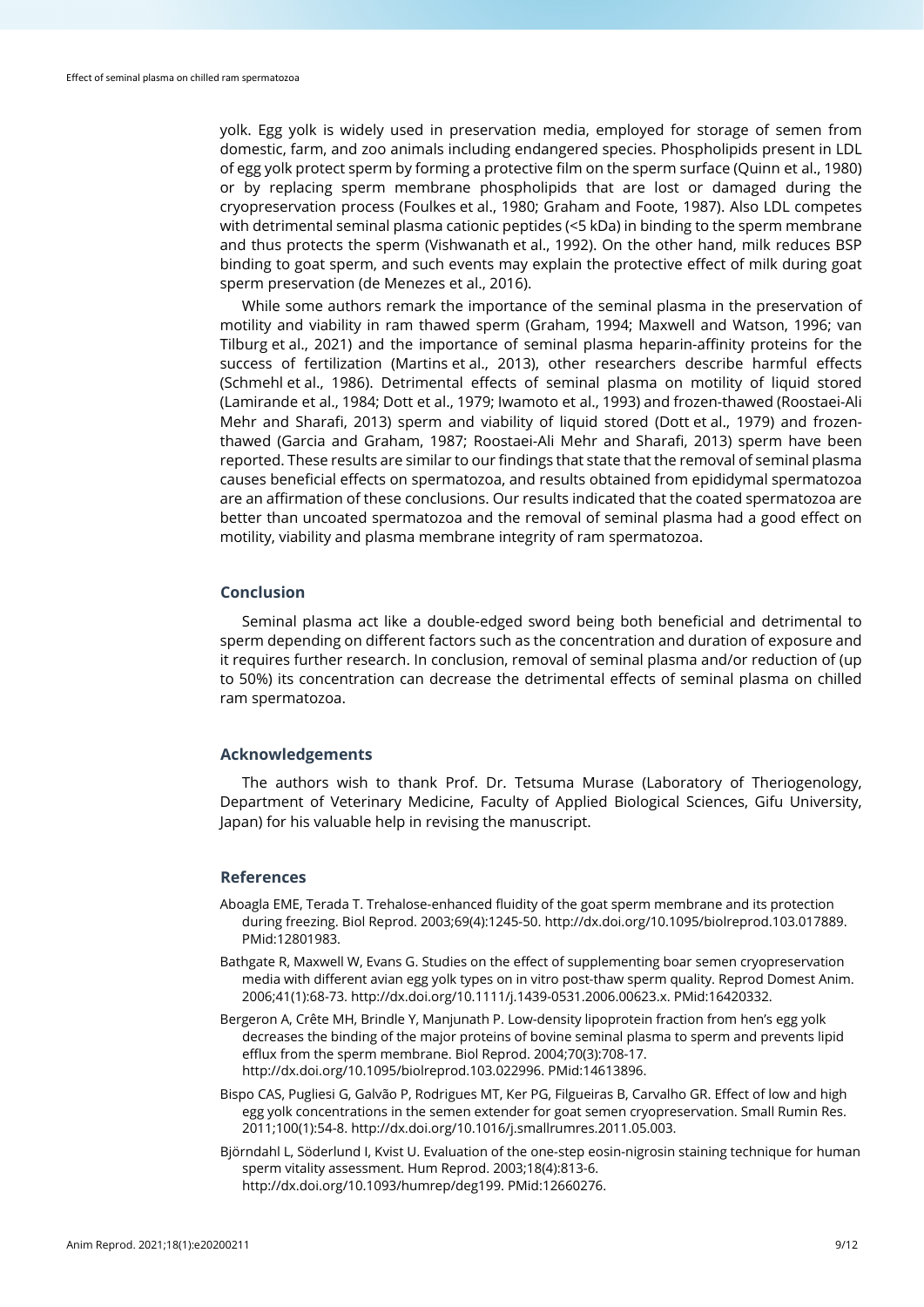- Bogart R, Mayer DT. The effects of egg yolk on the various physical and chemical factors detrimental to spermatozoan viability. J Anim Sci. 1950;9(2):143-52. [http://dx.doi.org/10.2527/jas1950.92143x](https://doi.org/10.2527/jas1950.92143x)[.](https://www.ncbi.nlm.nih.gov/entrez/query.fcgi?cmd=Retrieve&db=PubMed&list_uids=15415361&dopt=Abstract) [PMid:15415361.](https://www.ncbi.nlm.nih.gov/entrez/query.fcgi?cmd=Retrieve&db=PubMed&list_uids=15415361&dopt=Abstract)
- Calvete JJ, Raida M, Gentzel M, Urbanke C, Sanz L, Töpfer-Petersen E. Isolation and characterization of heparin- and phosphorylcholine-binding proteins of boar and stallion seminal plasma: primary structure of porcine pB1. FEBS Lett. 1997;407(2):201-6[. http://dx.doi.org/10.1016/S0014-](https://doi.org/10.1016/S0014-5793(97)00344-X) [5793\(97\)00344-X.](https://doi.org/10.1016/S0014-5793(97)00344-X) [PMid:9166899.](https://www.ncbi.nlm.nih.gov/entrez/query.fcgi?cmd=Retrieve&db=PubMed&list_uids=9166899&dopt=Abstract)
- Cebrián J, Muiño-Blanco T, Pérez-Pé RCA. Manejo y conservación del semen. In: Abecia Martínez A, Forcada Miranda F, editors. Manejo reproductivo en ganado ovino. Zaragoza, Spain: Editorial Servet; 2010.
- Darin-Bennett A, White IG. Influence of the cholesterol content of mammalian spermatozoa on susceptibility to cold-shock. Cryobiology. 1977;14(4):466-70. [http://dx.doi.org/10.1016/0011-](https://doi.org/10.1016/0011-2240(77)90008-6) [2240\(77\)90008-6.](https://doi.org/10.1016/0011-2240(77)90008-6) [PMid:560945.](https://www.ncbi.nlm.nih.gov/entrez/query.fcgi?cmd=Retrieve&db=PubMed&list_uids=560945&dopt=Abstract)
- de Menezes EB, van Tilburg M, Plante G, de Oliveira RV, Moura AA, Manjunath P. Milk proteins interact with goat Binder of SPerm (BSP) proteins and decrease their binding to sperm. Cell Tissue Res. 2016;366(2):427-42. [http://dx.doi.org/10.1007/s00441-016-2438-2.](https://doi.org/10.1007/s00441-016-2438-2) [PMid:27432314.](https://www.ncbi.nlm.nih.gov/entrez/query.fcgi?cmd=Retrieve&db=PubMed&list_uids=27432314&dopt=Abstract)
- De Pauw IM, Van Soom A, Maes D, Verberckmoes S, de Kruif A. Effect of sperm coating on the survival and penetrating ability of in vitro stored bovine spermatozoa. Theriogenology. 2003;59(5-6):1109-22. [http://dx.doi.org/10.1016/S0093-691X\(02\)01186-X.](https://doi.org/10.1016/S0093-691X(02)01186-X) [PMid:12527060.](https://www.ncbi.nlm.nih.gov/entrez/query.fcgi?cmd=Retrieve&db=PubMed&list_uids=12527060&dopt=Abstract)
- Desnoyers L, Manjunath P. Major proteins of bovine seminal plasma exhibit novel interactions with phospholipid. J Biol Chem. 1992;267(14):10149-55[. http://dx.doi.org/10.1016/S0021-9258\(19\)50212-5](https://doi.org/10.1016/S0021-9258(19)50212-5)[.](https://www.ncbi.nlm.nih.gov/entrez/query.fcgi?cmd=Retrieve&db=PubMed&list_uids=1577785&dopt=Abstract) [PMid:1577785.](https://www.ncbi.nlm.nih.gov/entrez/query.fcgi?cmd=Retrieve&db=PubMed&list_uids=1577785&dopt=Abstract)
- Dott HM, Harrison RA, Foster GC. The maintenance of motility and the surface properties of epididymal spermatozoa from bull, rabbit and ram in homologous seminal and epididymal plasma. J Reprod Fertil. 1979;55(1):113-24[. http://dx.doi.org/10.1530/jrf.0.0550113.](https://doi.org/10.1530/jrf.0.0550113) [PMid:34036.](https://www.ncbi.nlm.nih.gov/entrez/query.fcgi?cmd=Retrieve&db=PubMed&list_uids=34036&dopt=Abstract)
- Drobnis EZ, Crowe LM, Berger T, Anchordoguy TJ, Overstreet JW, Crowe JH. Cold shock damage is due to lipid phase transitions in cell membranes: A demonstration using sperm as a model. J Exp Zool. 1993;265(4):432-7. [http://dx.doi.org/10.1002/jez.1402650413.](https://doi.org/10.1002/jez.1402650413) [PMid:8463792.](https://www.ncbi.nlm.nih.gov/entrez/query.fcgi?cmd=Retrieve&db=PubMed&list_uids=8463792&dopt=Abstract)
- Evans G, Maxwell WMC, Salamon S. Salamon's artificial insemination of sheep and goats. London: Butterworths; 1987.
- Foulkes JA, Sweasey D, Goodey RG. Fertility of bull spermatozoa in egg-yolk diluents of varied lipid fatty acid composition. J Reprod Fertil. 1980;60(1):165-9[. http://dx.doi.org/10.1530/jrf.0.0600165.](https://doi.org/10.1530/jrf.0.0600165) [PMid:7431317.](https://www.ncbi.nlm.nih.gov/entrez/query.fcgi?cmd=Retrieve&db=PubMed&list_uids=7431317&dopt=Abstract)
- Garcia MA, Graham EF. Effects of low-molecular-weight fractions (LMWF) from milk, egg yolk, and seminal plasma on freezability of bovine spermatozoa. Cryobiology. 1987;24(5):429-36. [http://dx.doi.org/10.1016/0011-2240\(87\)90046-0.](https://doi.org/10.1016/0011-2240(87)90046-0) [PMid:3652723.](https://www.ncbi.nlm.nih.gov/entrez/query.fcgi?cmd=Retrieve&db=PubMed&list_uids=3652723&dopt=Abstract)
- García W, Tabarez A, Palomo MJ. Effect of the type of egg yolk, removal of seminal plasma and donor age on ram sperm cryopreservation. Anim Reprod. 2017;14(4):1124-32[. http://dx.doi.org/10.21451/1984-](https://doi.org/10.21451/1984-3143-AR916) [3143-AR916.](https://doi.org/10.21451/1984-3143-AR916)
- García-Artiga C. Test de endósmosisen ovino. In: Proceedings of the 7th International Meeting on Animal Reproduction; 1994; Murcia, Spain. Murcia: Consejería de Agricultura Ganadería y Pesca; 1994. p. 77- 81.
- Gilmore JA, Liu J, Peter AT, Critser JK. Determination of plasma membrane characteristics of boar spermatozoa and their relevance to cryopreservation. Biol Reprod. 1998;58(1):28-36. [http://dx.doi.org/10.1095/biolreprod58.1.28.](https://doi.org/10.1095/biolreprod58.1.28) [PMid:9472919.](https://www.ncbi.nlm.nih.gov/entrez/query.fcgi?cmd=Retrieve&db=PubMed&list_uids=9472919&dopt=Abstract)
- Graham JK, Foote RH. Effect of several lipids, fatty acyl chain length, and degree of unsaturation on the motility of bull spermatozoa after cold shock and freezing. Cryobiology. 1987;24(1):42-52. [http://dx.doi.org/10.1016/0011-2240\(87\)90005-8.](https://doi.org/10.1016/0011-2240(87)90005-8) [PMid:3816287.](https://www.ncbi.nlm.nih.gov/entrez/query.fcgi?cmd=Retrieve&db=PubMed&list_uids=3816287&dopt=Abstract)
- Graham JK. Effect of seminal plasma on the motility of epididymal and ejaculated spermatozoa of the ram and bull during the cryopreservation process. Theriogenology. 1994;41(5):1151-62. [http://dx.doi.org/10.1016/S0093-691X\(05\)80037-8.](https://doi.org/10.1016/S0093-691X(05)80037-8) [PMid:16727467.](https://www.ncbi.nlm.nih.gov/entrez/query.fcgi?cmd=Retrieve&db=PubMed&list_uids=16727467&dopt=Abstract)
- Iwamoto T, Tanaka H, Osada T, Shinagawa T, Osamura Y, Gagnon C. Origin of a sperm motility inhibitor from boar seminal plasma. Mol Reprod Dev. 1993;36(4):475-81. [http://dx.doi.org/10.1002/mrd.1080360411.](https://doi.org/10.1002/mrd.1080360411) [PMid:8305210.](https://www.ncbi.nlm.nih.gov/entrez/query.fcgi?cmd=Retrieve&db=PubMed&list_uids=8305210&dopt=Abstract)
- Jeyendran RS, Van der Ven HH, Zaneveld LJ. The hypoosmotic swelling test: an update. Arch Androl. 1992;29(2):105-16. [http://dx.doi.org/10.3109/01485019208987714.](https://doi.org/10.3109/01485019208987714) [PMid:1456832.](https://www.ncbi.nlm.nih.gov/entrez/query.fcgi?cmd=Retrieve&db=PubMed&list_uids=1456832&dopt=Abstract)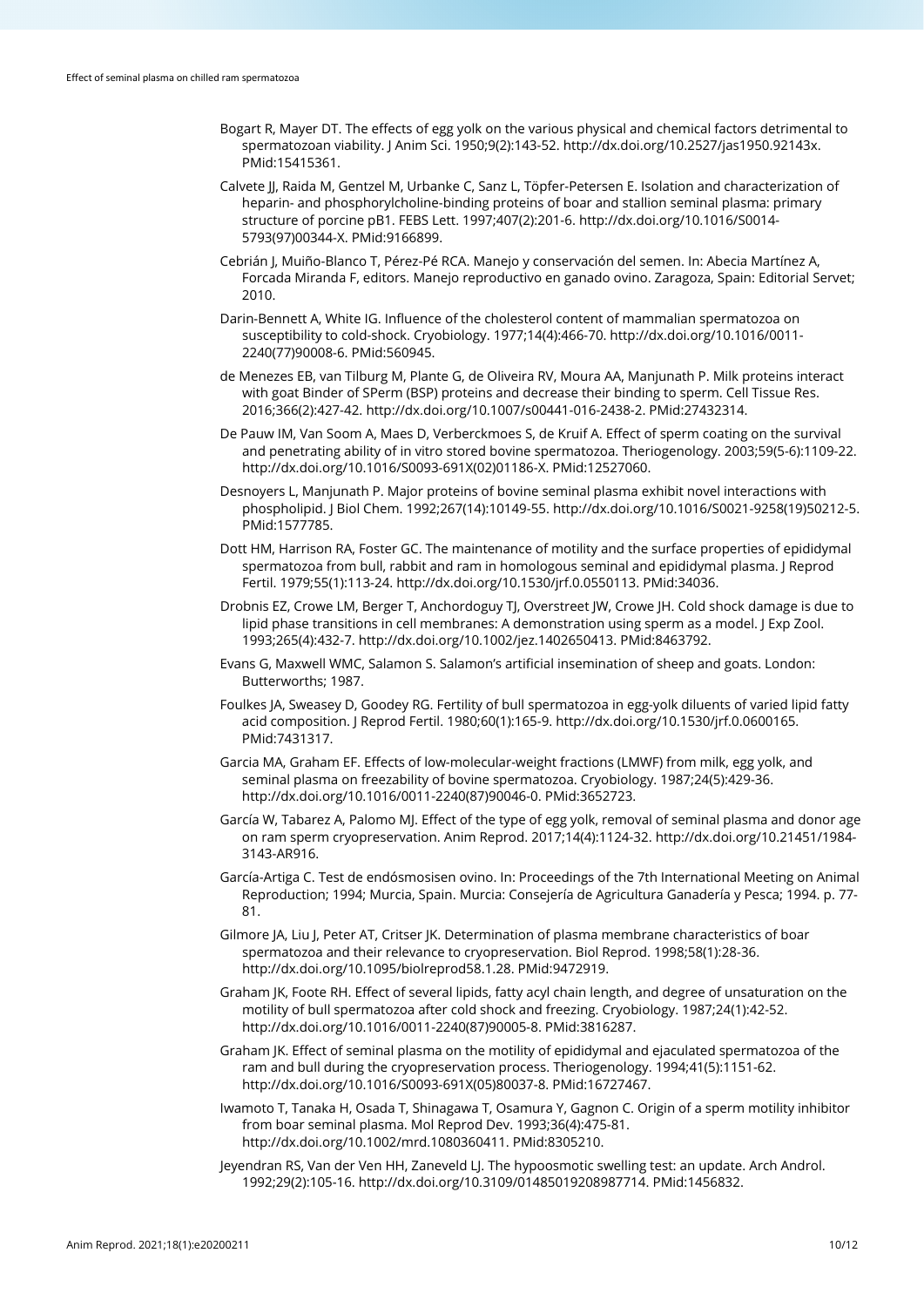- Kaabi M, Paz P, Alvarez M, Anel E, Boixo JC, Rouissi H, Herraez P, Anel L. Effect of epididymis handling conditions on the quality of ram spermatozoa recovered post-mortem. Theriogenology. 2003;60(7):1249-59. [http://dx.doi.org/10.1016/S0093-691X\(03\)00139-0.](https://doi.org/10.1016/S0093-691X(03)00139-0) [PMid:14511779.](https://www.ncbi.nlm.nih.gov/entrez/query.fcgi?cmd=Retrieve&db=PubMed&list_uids=14511779&dopt=Abstract)
- Kawano N, Shimada M, Terada T. Motility and penetration competence of frozen–thawed miniature pig spermatozoa are substantially altered by exposure to seminal plasma before freezing. Theriogenology. 2004;61(2-3):351-64[. http://dx.doi.org/10.1016/S0093-691X\(03\)00218-8](https://doi.org/10.1016/S0093-691X(03)00218-8)[.](https://www.ncbi.nlm.nih.gov/entrez/query.fcgi?cmd=Retrieve&db=PubMed&list_uids=14662134&dopt=Abstract) [PMid:14662134.](https://www.ncbi.nlm.nih.gov/entrez/query.fcgi?cmd=Retrieve&db=PubMed&list_uids=14662134&dopt=Abstract)
- Killen ID, Caffery GJ. Uterine insemination of ewes with the aid of a laparoscope. Aust Vet J. 1982;59(3):95[. http://dx.doi.org/10.1111/j.1751-0813.1982.tb02737.x.](https://doi.org/10.1111/j.1751-0813.1982.tb02737.x) [PMid:6218800.](https://www.ncbi.nlm.nih.gov/entrez/query.fcgi?cmd=Retrieve&db=PubMed&list_uids=6218800&dopt=Abstract)
- Lamirande E, Belles-Isles M, Gagnon C. Characteristics of a seminal plasma inhibitor of sperm motility. Ann N Y Acad Sci. 1984;438:125-31[. http://dx.doi.org/10.1111/j.1749-6632.1984.tb38281.x.](https://doi.org/10.1111/j.1749-6632.1984.tb38281.x) [PMid:6242010.](https://www.ncbi.nlm.nih.gov/entrez/query.fcgi?cmd=Retrieve&db=PubMed&list_uids=6242010&dopt=Abstract)
- Lasley JF, Mayer DT. A variable physiological factor necessary for the survival of bull spermatozoa. J Anim Sci. 1944;3(2):129-35[. http://dx.doi.org/10.2527/jas1944.32129x.](https://doi.org/10.2527/jas1944.32129x)
- Lusignan MF, Bergeron A, Crête MH, Lazure C, Manjunath P. Induction of epididymal boar sperm capacitation by pB1 and BSP-A1/-A2 proteins, members of the BSP protein family. Biol Reprod. 2007;76(3):424-32. [http://dx.doi.org/10.1095/biolreprod.106.055624.](https://doi.org/10.1095/biolreprod.106.055624) [PMid:17123943.](https://www.ncbi.nlm.nih.gov/entrez/query.fcgi?cmd=Retrieve&db=PubMed&list_uids=17123943&dopt=Abstract)
- Manjunath P, Nauc V, Bergeron A, Ménard M. Major proteins of bovine seminal plasma bind to the lowdensity lipoprotein fraction of hen's egg yolk. Biol Reprod. 2002;67(4):1250-8. [http://dx.doi.org/10.1095/biolreprod67.4.1250.](https://doi.org/10.1095/biolreprod67.4.1250) [PMid:12297543.](https://www.ncbi.nlm.nih.gov/entrez/query.fcgi?cmd=Retrieve&db=PubMed&list_uids=12297543&dopt=Abstract)
- Manjunath P, Thérien I. Role of seminal plasma phospholipid-binding proteins in sperm membrane lipid modification that occurs during capacitation. J Reprod Immunol. 2002;53(1-2):109-19. [http://dx.doi.org/10.1016/S0165-0378\(01\)00098-5.](https://doi.org/10.1016/S0165-0378(01)00098-5) [PMid:11730909.](https://www.ncbi.nlm.nih.gov/entrez/query.fcgi?cmd=Retrieve&db=PubMed&list_uids=11730909&dopt=Abstract)
- Martin JC, Klug E, Günzel AR. Centrifugation of stallion semen and its storage in large volume straws. J Reprod Fertil Suppl. 1979;(27):47-51. [PMid:289825.](https://www.ncbi.nlm.nih.gov/entrez/query.fcgi?cmd=Retrieve&db=PubMed&list_uids=289825&dopt=Abstract)
- Martins JAM, Souza CEA, Silva FDA, Cadavid VG, Nogueira FC, Domont GB, Oliveira JTA, Moura AA. Major heparin-binding proteins of the seminal plasma from Morada Nova rams. Small Rumin Res. 2013;113(1):115-27. [http://dx.doi.org/10.1016/j.smallrumres.2013.01.005.](https://doi.org/10.1016/j.smallrumres.2013.01.005)
- Martinus RD, Molan PC, Shannon P. Deleterious effect of seminal plasma in the cryo-preservation of bovine spermatozoa. N Z J Agric Res. 1991;34(3):281-5. [http://dx.doi.org/10.1080/00288233.1991.10417666.](https://doi.org/10.1080/00288233.1991.10417666)
- Maxwell WM, Salamon S. Liquid storage of ram semen: a review. Reprod Fertil Dev. 1993;5(6):613-38. [http://dx.doi.org/10.1071/RD9930613.](https://doi.org/10.1071/RD9930613) [PMid:9627724.](https://www.ncbi.nlm.nih.gov/entrez/query.fcgi?cmd=Retrieve&db=PubMed&list_uids=9627724&dopt=Abstract)
- Maxwell WMC, Mendoza G, White IG. Post-thawing survival of motile ram sperm after isolation by layering on protein columns. Theriogenology. 1984;21(4):601-6[. http://dx.doi.org/10.1016/0093-](https://doi.org/10.1016/0093-691X(84)90445-X) [691X\(84\)90445-X.](https://doi.org/10.1016/0093-691X(84)90445-X) [PMid:16725910.](https://www.ncbi.nlm.nih.gov/entrez/query.fcgi?cmd=Retrieve&db=PubMed&list_uids=16725910&dopt=Abstract)
- Maxwell WMC, Watson PF. Recent progress in the preservation of ram semen. Anim Reprod Sci. 1996;42(1-4):55-65. [http://dx.doi.org/10.1016/0378-4320\(96\)01544-8.](https://doi.org/10.1016/0378-4320(96)01544-8)
- Mehr MR-A, Mousavi M, Ghadamyari M. Effect of seminal plasma proteins on membrane cholesterol efflux of ram epididymal spermatozoa. Small Rumin Res. 2015;129:88-91. [http://dx.doi.org/10.1016/j.smallrumres.2015.06.001.](https://doi.org/10.1016/j.smallrumres.2015.06.001)
- Moore AI, Squires EL, Graham JK. Effect of seminal plasma on the cryopreservation of equine spermatozoa. Theriogenology. 2005;63(9):2372-81. [http://dx.doi.org/10.1016/j.theriogenology.2004.05.032.](https://doi.org/10.1016/j.theriogenology.2004.05.032) [PMid:15910920.](https://www.ncbi.nlm.nih.gov/entrez/query.fcgi?cmd=Retrieve&db=PubMed&list_uids=15910920&dopt=Abstract)
- Muiño-Blanco T, Pérez-Pé R, Cebrián-Pérez J. Seminal Plasma Proteins and Sperm Resistance to Stress. Reprod Domest Anim. 2008;43(Suppl 4):18-31[. http://dx.doi.org/10.1111/j.1439-0531.2008.01228.x](https://doi.org/10.1111/j.1439-0531.2008.01228.x)[.](https://www.ncbi.nlm.nih.gov/entrez/query.fcgi?cmd=Retrieve&db=PubMed&list_uids=18803753&dopt=Abstract) [PMid:18803753.](https://www.ncbi.nlm.nih.gov/entrez/query.fcgi?cmd=Retrieve&db=PubMed&list_uids=18803753&dopt=Abstract)
- Nass SJ, Miller DJ, Winer MA, Ax RL. Male accessory sex glands produce heparin-binding proteins that bind to cauda epididymal spermatozoa and are testosterone dependent. Mol Reprod Dev. 1990;25(3):237-46[. http://dx.doi.org/10.1002/mrd.1080250305.](https://doi.org/10.1002/mrd.1080250305) [PMid:2331373.](https://www.ncbi.nlm.nih.gov/entrez/query.fcgi?cmd=Retrieve&db=PubMed&list_uids=2331373&dopt=Abstract)
- National Research Council. Nutrient requirements of sheep. 6th ed. Washington: National Academies Press; 1985.
- Phillips PH, Lardy HA. A yolk-buffer pabulum for the preservation of bull semen. J Dairy Sci. 1940;23(5):399-404. [http://dx.doi.org/10.3168/jds.S0022-0302\(40\)95541-2.](https://doi.org/10.3168/jds.S0022-0302(40)95541-2)